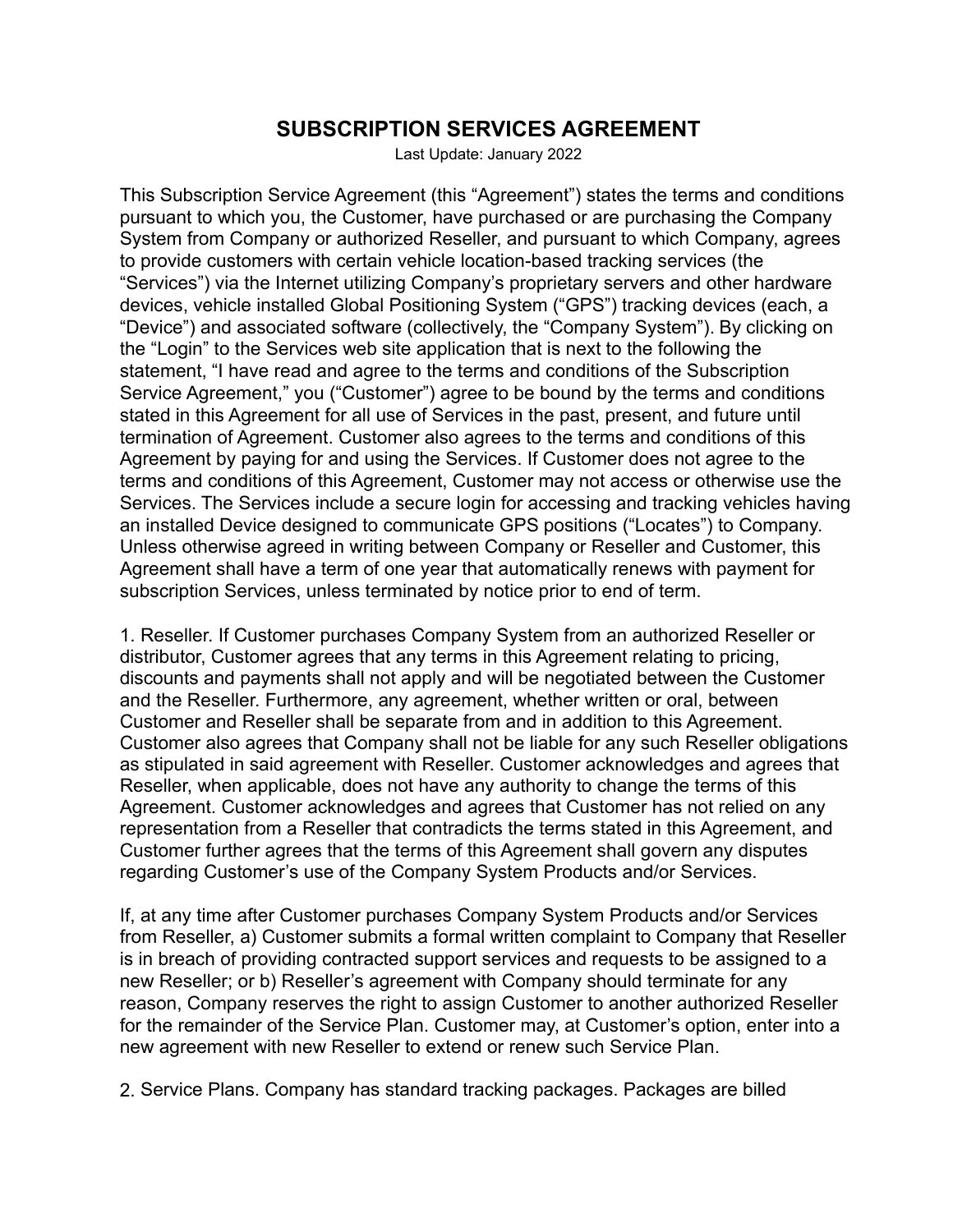monthly or annually, after each previously paid portion of Service has expired, provided Customer has provided payment for next portion of Service and not terminated service by notice. Packages may terminate as selected at purchase time, following the date of purchase or following the last renewable date, whichever is later. If Customer so chooses, additional years of Service may be paid to the benefit of the Reseller, if Reseller is in good standing with Company, in advance by contacting Company or Reseller and providing payment before the last permitted renewable date.

3. Subscription Rate. Customer will pay the associated Annual Subscription Rate to Company or Reseller for the chosen package or additional years of service. All fees are non-refundable.

4. Unlawful Use. Customer agrees not to use the Services or Devices for any unlawful or abusive purpose or in any way that interferes with the Company System. Customer will comply with all laws while using the Services or Devices and will not transmit any communication that would violate any federal, state, or local law, court or regulation. Resale of the Services or Devices is prohibited, except by Resellers or authorized dealers. By using the Services and/or Devices, Customer agrees to abide by the terms and conditions of any software license agreements applicable to any software associated with the Services or Devices.

5. Unauthorized Usage. Customer may use the Company System Services solely for its own internal business operations or on behalf of Customer's clients. Customer may not resell Services to third parties without Company's prior written consent. Except as otherwise explicitly provided in this Agreement and/or applicable Reseller Agreement, or as may be expressly permitted by applicable law, Customer will not, and will not permit or authorize third parties to loan, rent, lease, distribute or otherwise transfer Services without Company's prior written consent; circumvent or disable any security or other technological features or measures of the Services, or reverse engineer any element of the Service, or use the Services or any of Company's Confidential Information to create a product that competes with the Services.

Customer may not program or alter any of the Devices other than the normal programmable parameters of the Device. If any Device is stolen or Services used fraudulently, Customer must notify Company immediately and provide Company with such information and documentation as Company may request (including, without limitation, police reports, and affidavits). Company has the right to interrupt Services or restrict service to any Device, without notice to the Customer, if Company believes Customer or any other party is using the Device in a fraudulent or unlawful manner.

6. Account Information. It is Customer's responsibility to maintain current and accurate account information on the Company System and to exercise diligence in protecting Customer's login and passwords. Customer shall notify Company immediately of any unauthorized use of Customer's account or log-in information.

7. Collection and Disclosure of Locates. Customer agrees that Company may use data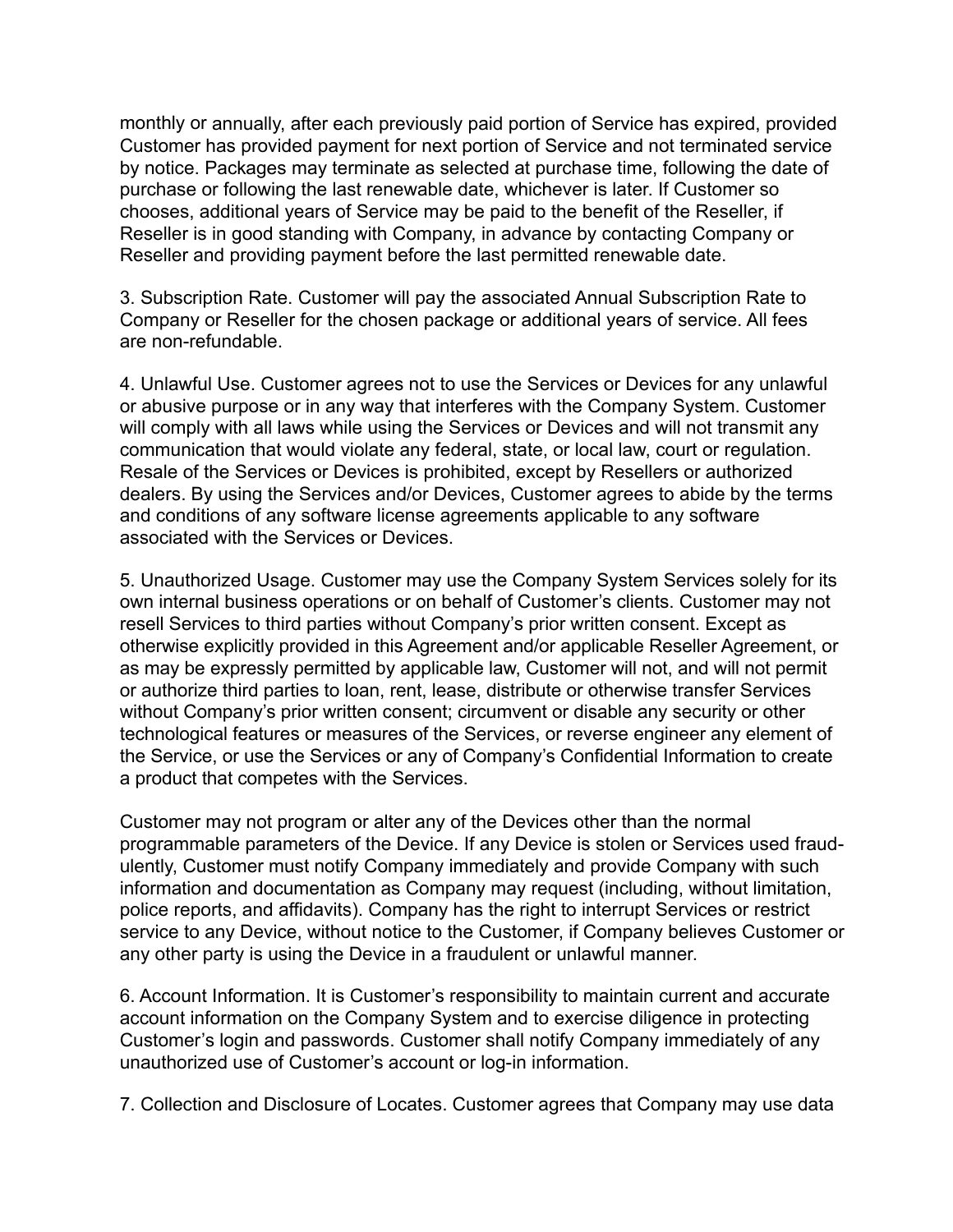from a Device, together with Company's location tracking and communication technologies, to monitor and collect Locates of the vehicle in which the Device is installed. The direct tracking of people is prohibited. The Federal Communications Commission and the Federal Aviation Administration regulations prohibit use of the Device on commercial aircraft, including in checked baggage. Customer agrees that Company may communicate Locates to Customer through communication technologies and networks chosen by Company, including the Company System. Customer agrees that Company may use, retain, and disclose Locates as described in this Agreement. Company handles Customer information in a manner consistent with federal and international customer privacy laws and as defined by the Company's Privacy Policy. Company may, from time to time, use Customer information to market Company's and its affiliates' services to Customer. Customer will retain all right, title and interest (including any and all intellectual property rights) in and to the Customer Data as provided to the Company. Subject to the terms of this Agreement, Customer hereby grants to the Company a non-exclusive, worldwide, royalty-free right to collect, process, modify, store, create derivative works of and publicly perform and display the Customer Data solely to the extent necessary to provide the Service to Customer (including making Content available to Company's Third-Party Partners).

Company may use this information for any lawful purpose, subject to this Agreement and Company privacy policy. Customer acknowledges that transmissions to Company from a Device, transmissions from Company to Customer, and Customer's communications to Company may be intercepted and read by others. Customer therefore acknowledges that the Services are not confidential. To comply with appropriate legal process, Company may disclose any Customer information or content to law enforcement authorities, including Customer's name, account history, account information or other transmission data requested by law enforcement. Company may also disclose any Customer content to third parties as is necessary to respond to claims that any content violates the rights of third parties or to protect the rights and property of Company as defined in the Company's Privacy Policy.

8. Confidential Information means: (a) source code provided by Company; (b) any authorization keys and passwords delivered in order to operate the Software; (c) Documentation, product road maps and development plans, and pricing information; (d) any Company business, technical or training information that, if disclosed in writing, is marked "confidential" or "proprietary" at the time of disclosure, or, if disclosed orally, is identified as "confidential" or "proprietary" at the time of disclosure; and (e) the specific business terms and pricing set forth in any Order or this Agreement. Confidential Information does not include information that: (i) is or becomes generally known or available to the public through no act or omission of Customer; (ii) is rightfully known to or received by Customer prior to receiving such information from Company or its representatives without restriction as to use or disclosure; or (iii) is independently developed by Customer without use of Confidential Information and without a breach of this Agreement. The existence of this Agreement and the nature of the business relationship between the parties are not Confidential Information.

Customer will not use Confidential Information except as necessary to exercise the rights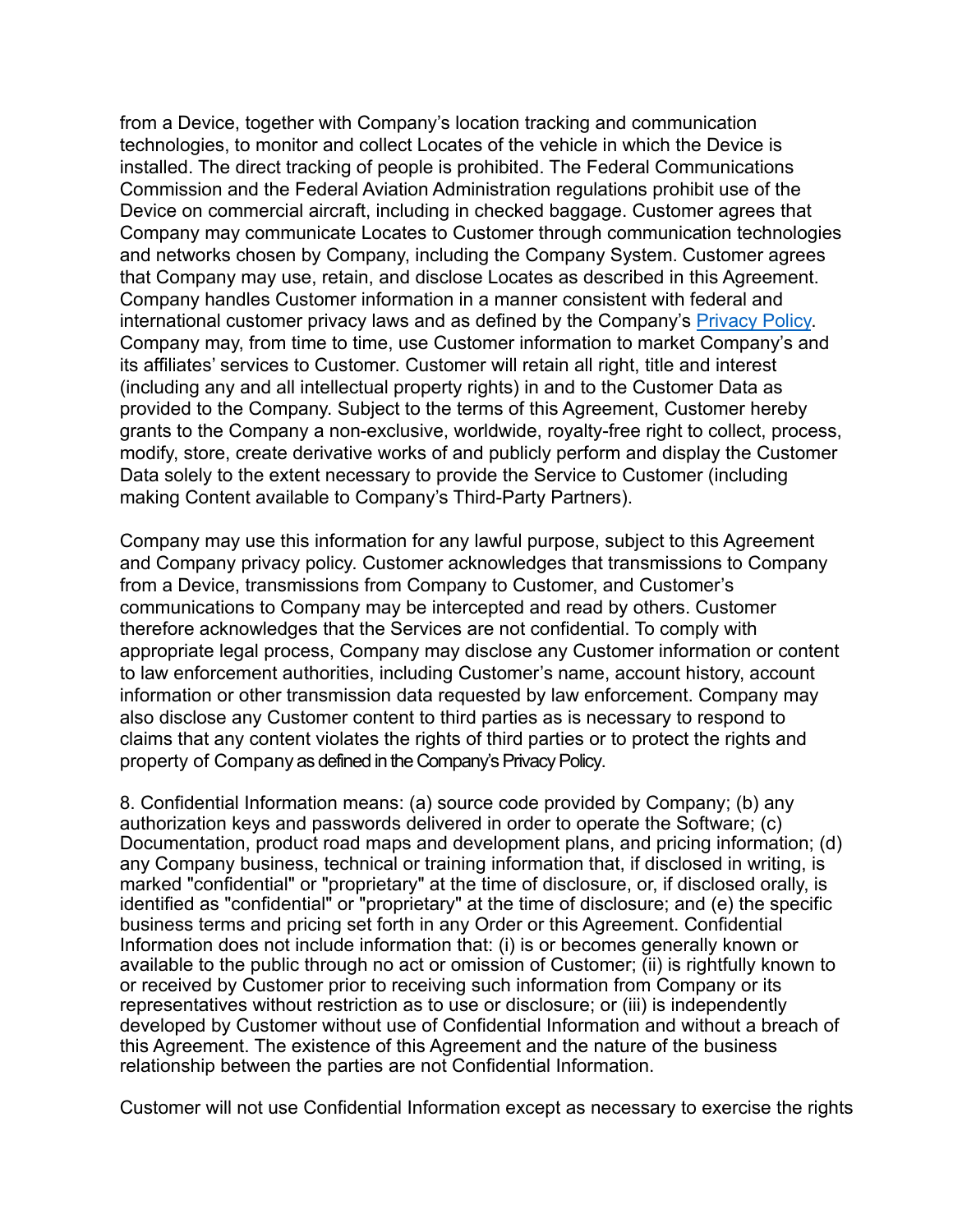granted under this Agreement. Customer will not disclose Confidential Information to any person or entity except to employees or authorized third parties whose job performance requires access and who are under confidentiality obligations. The foregoing obligations will not restrict Customer's disclosure of Confidential Information to the extent required by an order or requirement of a court, administrative agency, or other governmental body, provided that Customer gives reasonable notice to Company to contest such order or requirement. Customer shall give Company written notice of any unauthorized disclosure or use of the Company System as soon as Customer learns or becomes aware of the unauthorized disclosure or use.

9. Changes. Company may amend the terms of this Agreement and notify customer of amendment during the Customer login process. If Customer does not agree to the amendment, Customer may terminate this Agreement by providing notice to Company via email. If Customer does not agree with the amendment but wants to continue Services, Company will continue to provide Services for the term of the original Agreement, provided Customer emails written notice to Company within 15 days of notification of amendment given during the Customer login process. If Customer continues to use the Services more than 15 days after notification of amendment, Customer will be deemed to have agreed to that amendment. All notices hereunder to be sent to the Company.

10. Limitation of Liability. Company is not responsible for acts or omissions of any other service provider, for information provided through the Company System, for equipment failure or modification, for system failure or modification or for causes beyond the control of Company, Company shall not be liable for (i) service outages; (ii) incidental or consequential damages such as lost profits; (iii) economic loss or injuries to persons or property arising from the Customer's use of the Services, the Devices or any other equipment used in connection with the Devices unless caused by the sole and/or gross negligence of Company; (iv) the installation or repair of the Devices; or (v) for any act associated with the proper exercise by Company of rights under the privacy and/or unauthorized usage provisions of this Agreement.

11. Indemnification. Customer agrees to defend, indemnify, and hold Company and its affiliates harmless from claims or damages relating to (i) Customers breach of this Agreement or Customer's statements made in this Agreement and (ii) the use of the Devices or Services unless due to sole and/or gross negligence by Company or its affiliates. Customer agrees to pay reasonable attorneys' fees and all applicable costs incurred by Company in enforcing this Agreement. This paragraph shall survive the termination of this Agreement.

12. Limitation of Action. Except for actions arising in connection with indemnification (above), neither Company nor Customer may bring legal action with respect to this Agreement more than one year after the legal action accrues.

13. Warranties. Company makes no express warranties regarding the Services and disclaims any and all implied warranties, including, without limitation, any warranties of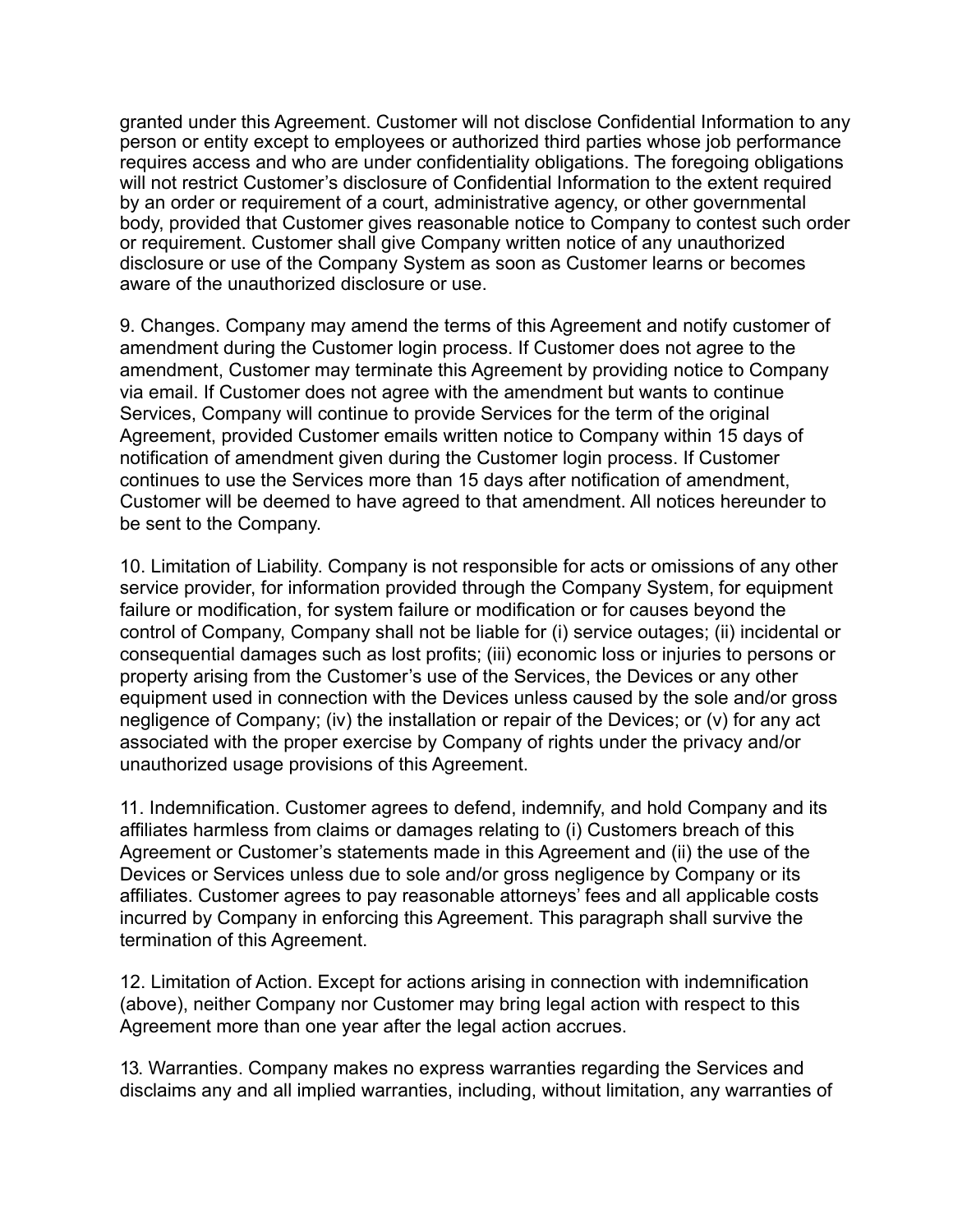merchantability or fitness for a particular purpose. Company does not authorize anyone to make any warranties on its behalf.

14. Assignment. Company may assign all or part of the rights or duties of Company under this Agreement without such assignment being considered a change to this Agreement and may provide notice to Customer. As a result of any such assignment, Company shall be released from all liability with respect to such rights or duties, or portions thereof. Customer may not assign this Agreement without prior written consent of Company, which may be withheld in its sole discretion.

15. Governing Law. This Agreement is subject to applicable federal laws and the laws of the State of California, and jurisdiction for any arising disputes shall be in San Diego County.

16. Entire Agreement. This is the entire Agreement between Company and Customer and supersedes any oral or written promises made to the Customer. This Agreement may only be amended as described herein. If the terms of this Agreement conflict with or are inconsistent with the terms of any purchase order or document provided by the Customer, the terms of this Agreement shall control. If any part of this Agreement is found unenforceable or invalid, the balance of this Agreement shall remain intact.

17. Hardware Limited Warranty Terms and Conditions. Company warrants that the Device shall be free from defects in materials and workmanship and will substantially conform to the Company applicable published specifications for a period equal to the amount of airtime purchased by Customer with the Device, not to exceed 3 years, provided that such limited warranty shall terminate if the airtime payments become delinquent or the airtime period expires. If the airtime expires at any time, then the limited warranty expires and may not be renewed. Company may, at its option, either (i) repair your Device with new or refurbished parts, or (b) replace it with a new or a refurbished Device. The decision to repair or replace will be made by Company. This limited warranty ONLY COVERS failures due to defects in materials or workmanship and DOES NOT COVER normal wear and tear or cosmetic damage. This limited warranty ALSO DOES NOT COVER damages which occurred in shipment, or failures which are caused by products not supplied by Company, or failures which result from accidents, misuse, abuse, neglect, mishandling, misapplication, alteration, faulty installation, set-up adjustments, improper maintenance, power surge, lightning damage, modification, introduction of sand, discontinuance of wireless service by underlying wireless services carrier, humidity or liquids, commercial use of the product (other than tracking financed cars or fleets of Customer's vehicles), or service by anyone other than a Factory Service Center or other Authorized Servicer, or damage that is attributable to acts of God. THERE ARE NO EXPRESS WARRANTIES EXCEPT AS LISTED UNDER THIS "LIMITED WARRANTY COVERAGE", Company IS NOT LIABLE FOR INCIDENTAL OR CONSEQUENTIAL DAMAGES RESULTING FROM THE USE OF A DEVICE OR THE Company SYSTEM, OR ARISING OUT OF ANY BREACH OF THIS LIMITED WARRANTY. ALL EXPRESS AND IMPLIED WARRANTIES, INCLUDING THE WARRANTY OF MERCHANTABILITY, ARE LIMITED TO THE PERIOD OF THE